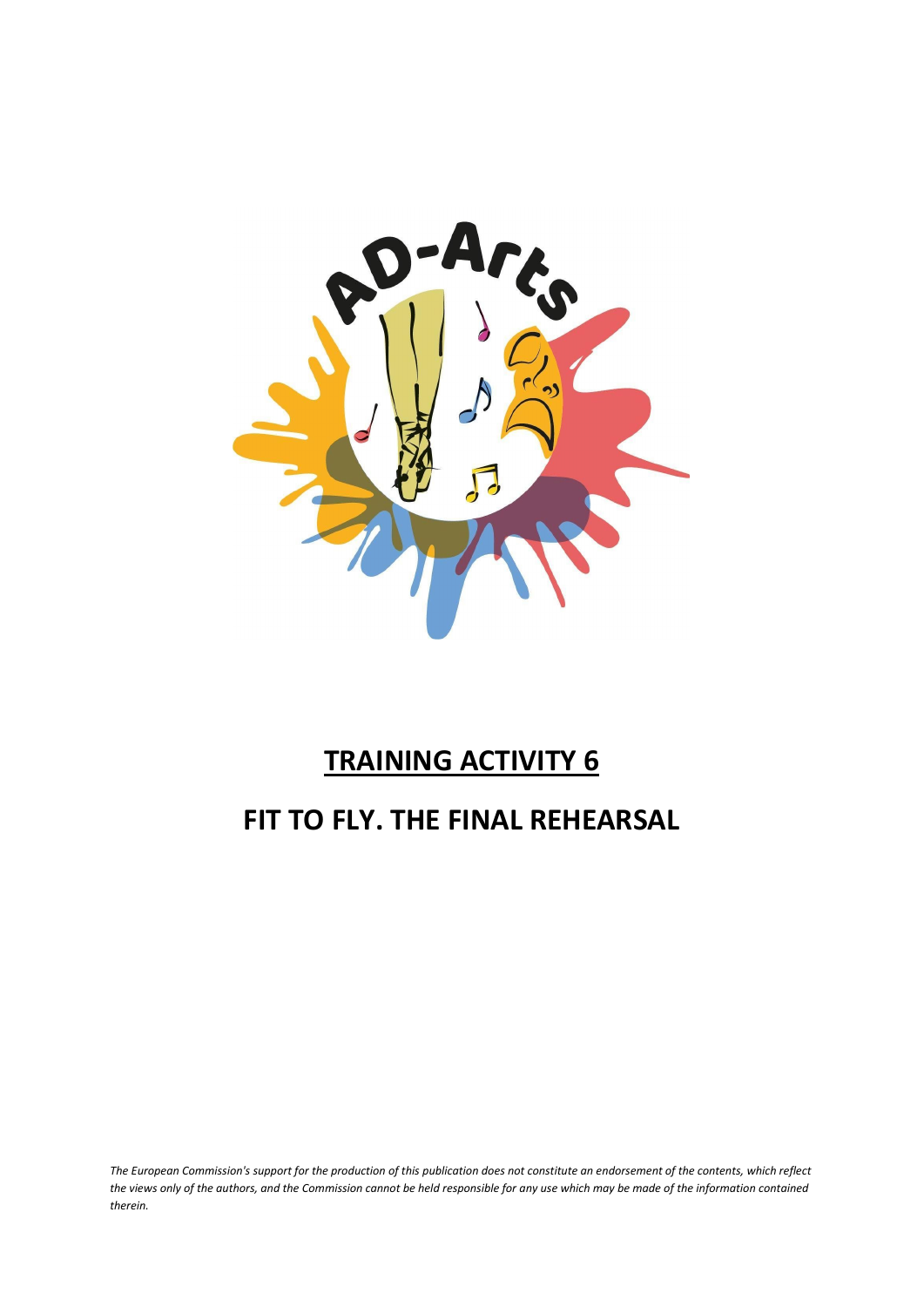![](_page_1_Picture_0.jpeg)

![](_page_1_Picture_1.jpeg)

## **Description of the activity**

#### **Objectives:**

- To improve the abilities in socialization of PwAD.
- Improving interpersonal relationships and their connections.
- Increase self-confidence through art
- To improve memory and others cognitive and executive functions
- Encouraging personal autonomy.
- To improve the QoL of PwD.
- To encourage PwAD for fun and enjoyment
- To improve their mobility
- To reduce behavioural and emotional disorders
- To improve the QoL of PwAD

#### **Participants:**

- People with Mild-Moderate Alzheimer
- Relatives
- Professionals who works with PwAD

#### **Competences to be trained (relatives and professionals)**:

- Knowledge of dementia
- ability to communicate with PwAD adequately and respectfully
- Ability to deal with difficult or severe reactions of the PwAD
- Knowledge and competence about art therapy
- Knowledge of ICTs
- Ability to work and collaborate in a team
- Willingness to learn new things about art therapy.

#### **Competences to be trained (PwAD):**

- Ability to work and collaborate in a team
- Social emotional abilities

#### **Training contents:** Music, Drama and Dance Therapy for PwAD

- Impacts on cognitive, behavioral and emotional symptoms.
- Main methodologies and tools to use arts as therapy for PwAD.
- Application in domiciliary environments.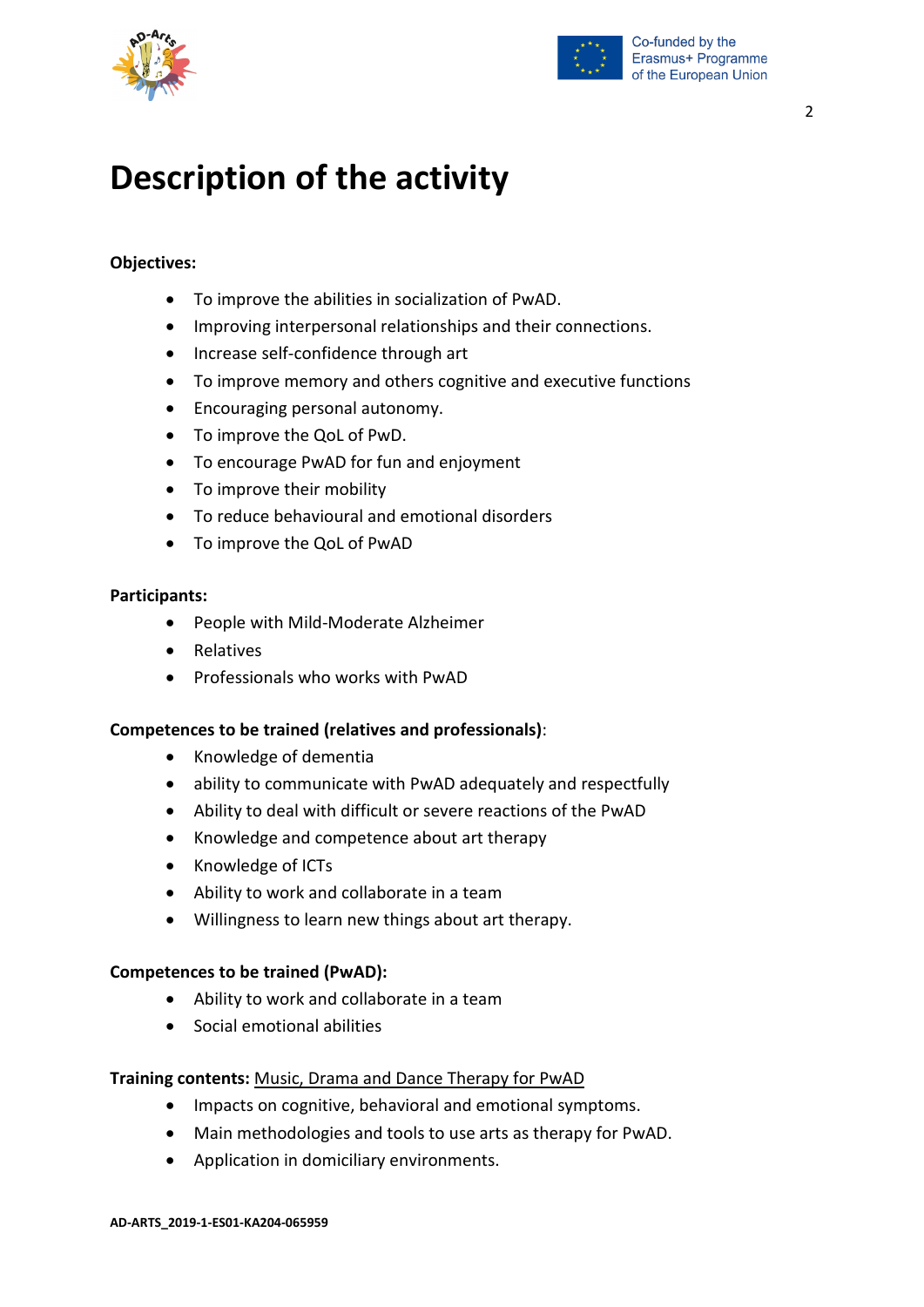![](_page_2_Picture_0.jpeg)

![](_page_2_Picture_1.jpeg)

3

• Digital tools to enhance Creative Art Therapies.

#### **Estimated duration:**

- F2F: 22 hours and 30 minutes.
- Online: 2 Hours and 25 minutes.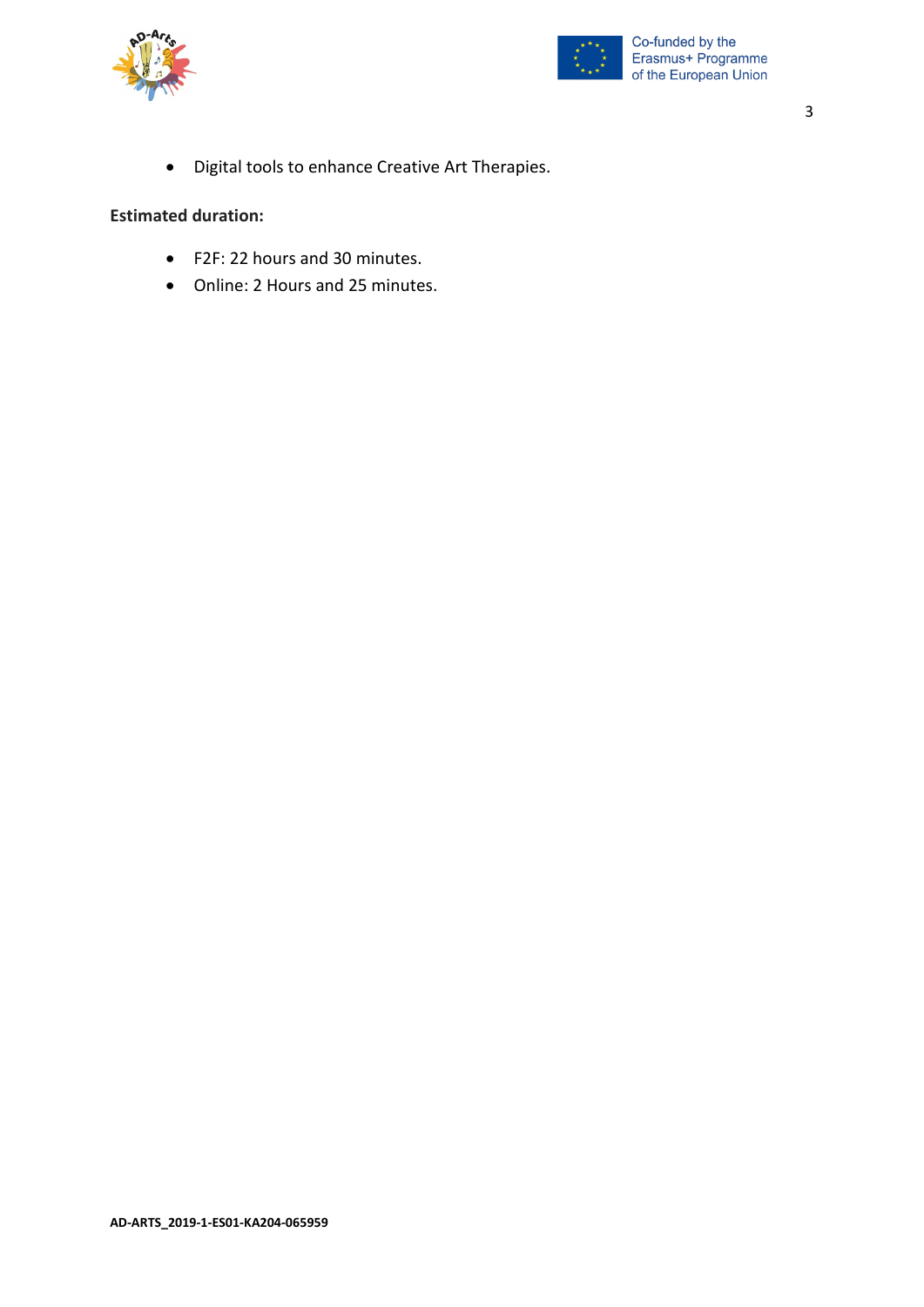![](_page_3_Picture_0.jpeg)

![](_page_3_Picture_1.jpeg)

# **Implementation**

| <b>ACTIONS</b>                                                   | <b>EXPLANATION, TIMING AND RESOURCES NEEDED</b>                                                                                                                                                                                                                                                                                                                                                                                                                                                                                                                                                                                                                                                                                                                                                                                                                                                                                                                                                                                                                                                                                                                                              |
|------------------------------------------------------------------|----------------------------------------------------------------------------------------------------------------------------------------------------------------------------------------------------------------------------------------------------------------------------------------------------------------------------------------------------------------------------------------------------------------------------------------------------------------------------------------------------------------------------------------------------------------------------------------------------------------------------------------------------------------------------------------------------------------------------------------------------------------------------------------------------------------------------------------------------------------------------------------------------------------------------------------------------------------------------------------------------------------------------------------------------------------------------------------------------------------------------------------------------------------------------------------------|
| <b>F2F/ONLINE</b>                                                |                                                                                                                                                                                                                                                                                                                                                                                                                                                                                                                                                                                                                                                                                                                                                                                                                                                                                                                                                                                                                                                                                                                                                                                              |
| <b>Opening</b>                                                   | First of all, professional/relative should read guidelines for<br>trainers:<br>How to make PWD cooperate in a Group Dynamic.<br>$\overline{\phantom{0}}$<br>How to communicate with PwD.<br>$\blacksquare$<br>Some ideas on how to prepare the action(s).<br>$\sim$<br>Understanding the concept of planning.<br>$\blacksquare$<br>Understanding the factors that influence the process.<br>After that professional/relative starts the activity asking<br>users to remember what was done in previous meetings, if<br>necessary with the help of photos and short videos made in<br>the previous meetings.<br>The activity consists in working to create the final show.<br>Timing: 45 minutes (15 minutes to read the guidelines).<br><b>Training Materials and resources:</b><br>Guidelines for trainers: how to make PWD to<br>$\blacksquare$<br>cooperate in a Group Dynamic.<br>Guidelines for trainers: Some ideas on how to prepare<br>the action(s).<br>Guidelines for trainers how to communicate with<br>$\blacksquare$<br>PwD.<br>Laptop/computer and videos of previous meetings<br>apps to rehearse songs and acting (the example apps<br>links are written in the next pages) |
| <b>EA. The music show</b><br>company put all pieces<br>together. | <b>Explanation (what to do).</b><br>In this section we will work on becoming a true "musical<br>performance company".                                                                                                                                                                                                                                                                                                                                                                                                                                                                                                                                                                                                                                                                                                                                                                                                                                                                                                                                                                                                                                                                        |
|                                                                  | In the previous sessions we have worked on the different<br>artistic forms, preparing dances, sets, music and acting. Now<br>we have to put all the parts together and build a single show.                                                                                                                                                                                                                                                                                                                                                                                                                                                                                                                                                                                                                                                                                                                                                                                                                                                                                                                                                                                                  |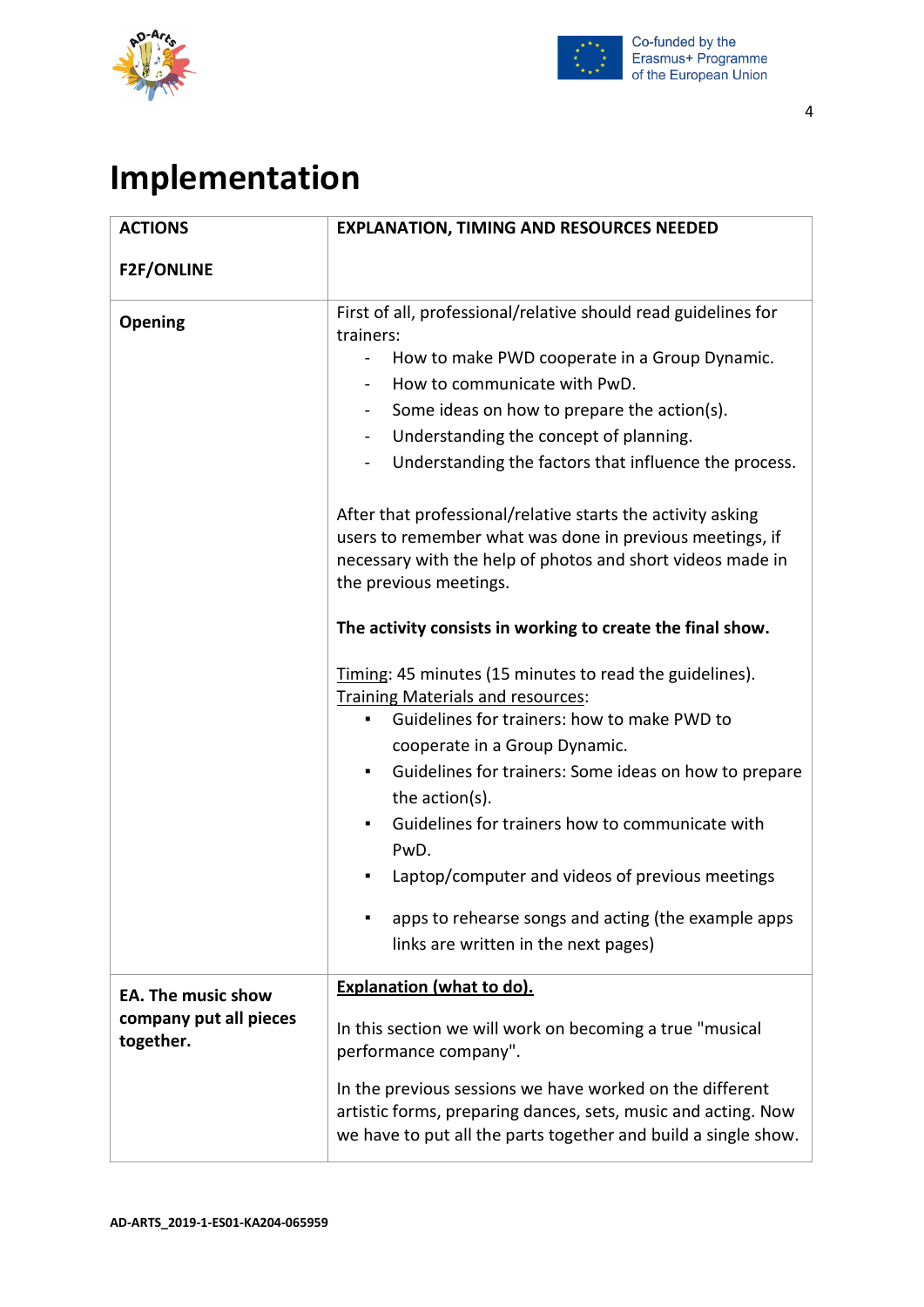![](_page_4_Picture_0.jpeg)

![](_page_4_Picture_1.jpeg)

|                                                          | This part can be difficult or stressful for people with<br>Alzheimer's or dementia, so we need to be prepared to<br>handle possible behavioral reactions, and it's important to<br>review the guidance in the materials. It is important to<br>remember that our aim is not to create a perfect show but to<br>provide a beautiful experience for the participants.<br>To create team spirit, in this activity the participants choose<br>the name of their company and design the logo. To choose<br>the name, the proposals can be listened to and the group<br>votes by majority vote by raising hands. For the logo,<br>everyone draws what the name makes them think, then the<br>most beautiful idea is voted on and it is realized all together<br>by painting on a large sheet that will be shown at the show. |
|----------------------------------------------------------|------------------------------------------------------------------------------------------------------------------------------------------------------------------------------------------------------------------------------------------------------------------------------------------------------------------------------------------------------------------------------------------------------------------------------------------------------------------------------------------------------------------------------------------------------------------------------------------------------------------------------------------------------------------------------------------------------------------------------------------------------------------------------------------------------------------------|
|                                                          | Timing: 1 hour (45 minutes with users and 15 minutes to<br>prepare everything before and after the action finishes)                                                                                                                                                                                                                                                                                                                                                                                                                                                                                                                                                                                                                                                                                                    |
|                                                          | <b>Training Materials and resources:</b>                                                                                                                                                                                                                                                                                                                                                                                                                                                                                                                                                                                                                                                                                                                                                                               |
|                                                          | sheet and materials for painting<br>show script<br>$\bullet$<br>props and scene objects prepared with pictorial arts<br>Guidelines for trainers: how to make PWD to<br>cooperate in a Group Dynamic.<br>Guidelines for trainers: Some ideas on how to prepare<br>$\bullet$<br>the action(s).<br>Guidelines for trainers how to communicate with<br>PwD.<br>Laptop/computer and videos of previous meetings<br>apps to rehearse songs and acting (the example apps<br>links are written in the next pages)                                                                                                                                                                                                                                                                                                              |
| EA. Drama, music, dance<br>and arts are trained as       | <b>Explanation (what to do)</b>                                                                                                                                                                                                                                                                                                                                                                                                                                                                                                                                                                                                                                                                                                                                                                                        |
| set in the script and as<br>developed in the<br>previous | Depending on the impairment of the user the<br>professional/relative could take part more or less in the<br>activities<br>Sometimes users need support to figure out when to                                                                                                                                                                                                                                                                                                                                                                                                                                                                                                                                                                                                                                           |
|                                                          | start or stop dance, drama or sing or how to position<br>themselves in space, professional/relative can give them<br>hints and tips to make them easier (see guidelines for<br>trainers: "hints and tips").<br>Depending on the impairment of the user the<br>professional/relative could take part more or less in<br>the activities                                                                                                                                                                                                                                                                                                                                                                                                                                                                                  |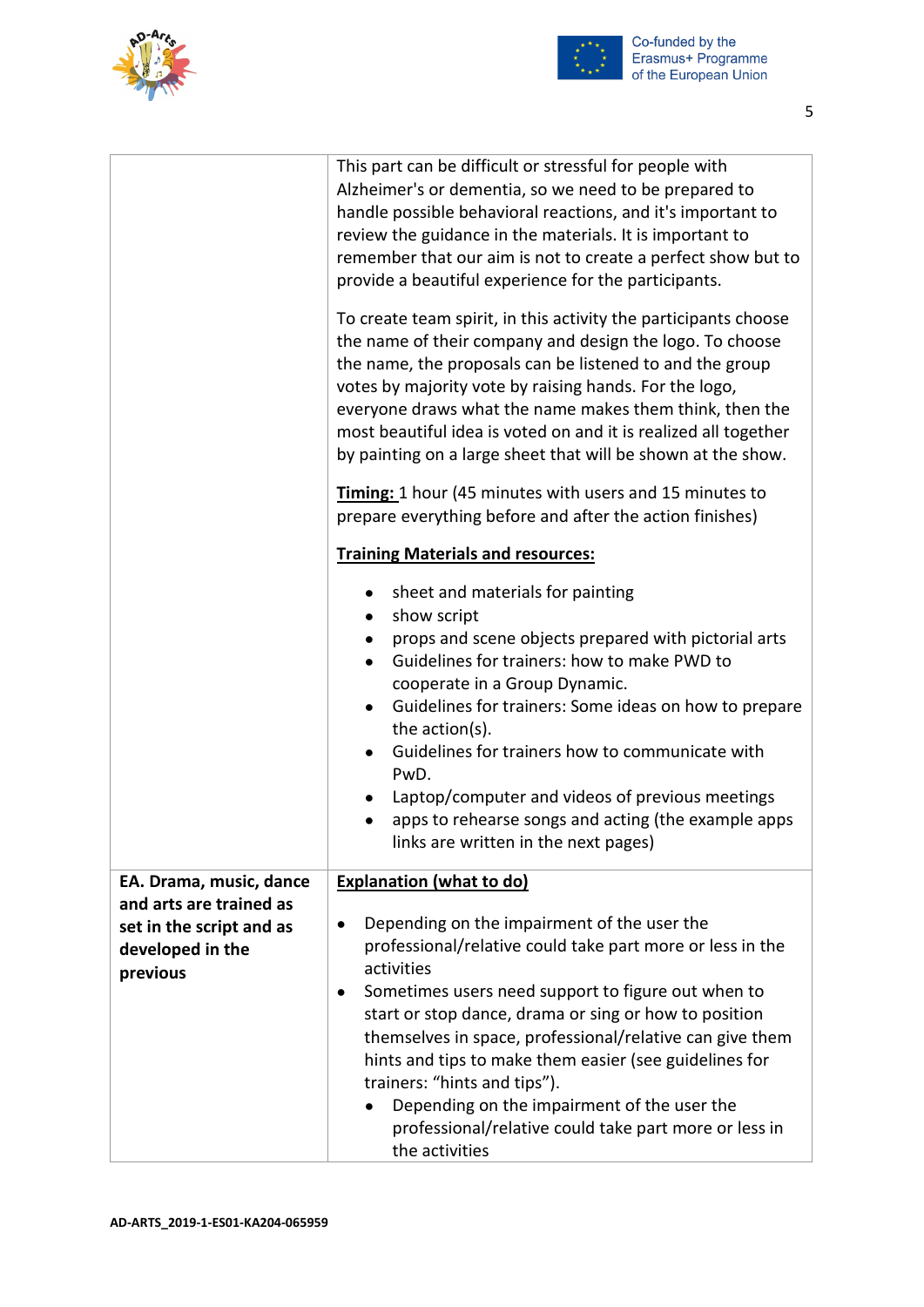![](_page_5_Picture_0.jpeg)

![](_page_5_Picture_1.jpeg)

| Sometimes users need support to figure out when to<br>sing or how to position themselves in space,<br>professionals/relatives can give them hints and tips to<br>make them easier (see guidelines for trainers: "hints<br>and tips").                                                                                                                                                                                                                                                                                                                                      |
|----------------------------------------------------------------------------------------------------------------------------------------------------------------------------------------------------------------------------------------------------------------------------------------------------------------------------------------------------------------------------------------------------------------------------------------------------------------------------------------------------------------------------------------------------------------------------|
| Timing: 15 minutes (15 minutes to read the guidelines) and 2<br>hours for the activity (45 minutes for session)                                                                                                                                                                                                                                                                                                                                                                                                                                                            |
| Training Materials and resources:<br>Guidelines for trainers: "Hints and tips".<br>Laptop/computer<br>$\bullet$                                                                                                                                                                                                                                                                                                                                                                                                                                                            |
| Tell users we have to put together the music we have<br>chosen for the show.                                                                                                                                                                                                                                                                                                                                                                                                                                                                                               |
| This task could carry out following the next steps:<br>Ask users to remember the music we have chosen or<br>created in the previous meetings to perform a show,<br>if necessary we can use videos of the previous<br>rehearsals or recorded backing tracks. If reading skills<br>are maintained, lyrics can be provided.<br>Explain to them we have to put together those songs,<br>and try them in the chronological order in which they<br>will be performed in the final show.                                                                                          |
| Timing: 45 minutes (30 minutes with users and 15 minutes to<br>prepare everything before and after the action finishes).<br>Training Materials and resources:<br>Laptop/computer.<br>$\bullet$<br>videos of previous meetings<br>recorded backing tracks<br>Lyrics of the songs<br>Let's play!                                                                                                                                                                                                                                                                             |
| Perform the activity: show the materials and sing or<br>play the songs they have chosen in the order in which<br>they will be performed in the show.<br>Prepare the environment in the place where the show<br>will take place (see how to prepare the environment).<br>Before starting professional you should activate PwD<br>by following the next steps:<br>First, the professional / relative reminds them<br>what they are about to perform.<br>So, practice with the lyrics.<br>$\bullet$<br>Finally, sing the song several times.<br>Once we're ready: let's play! |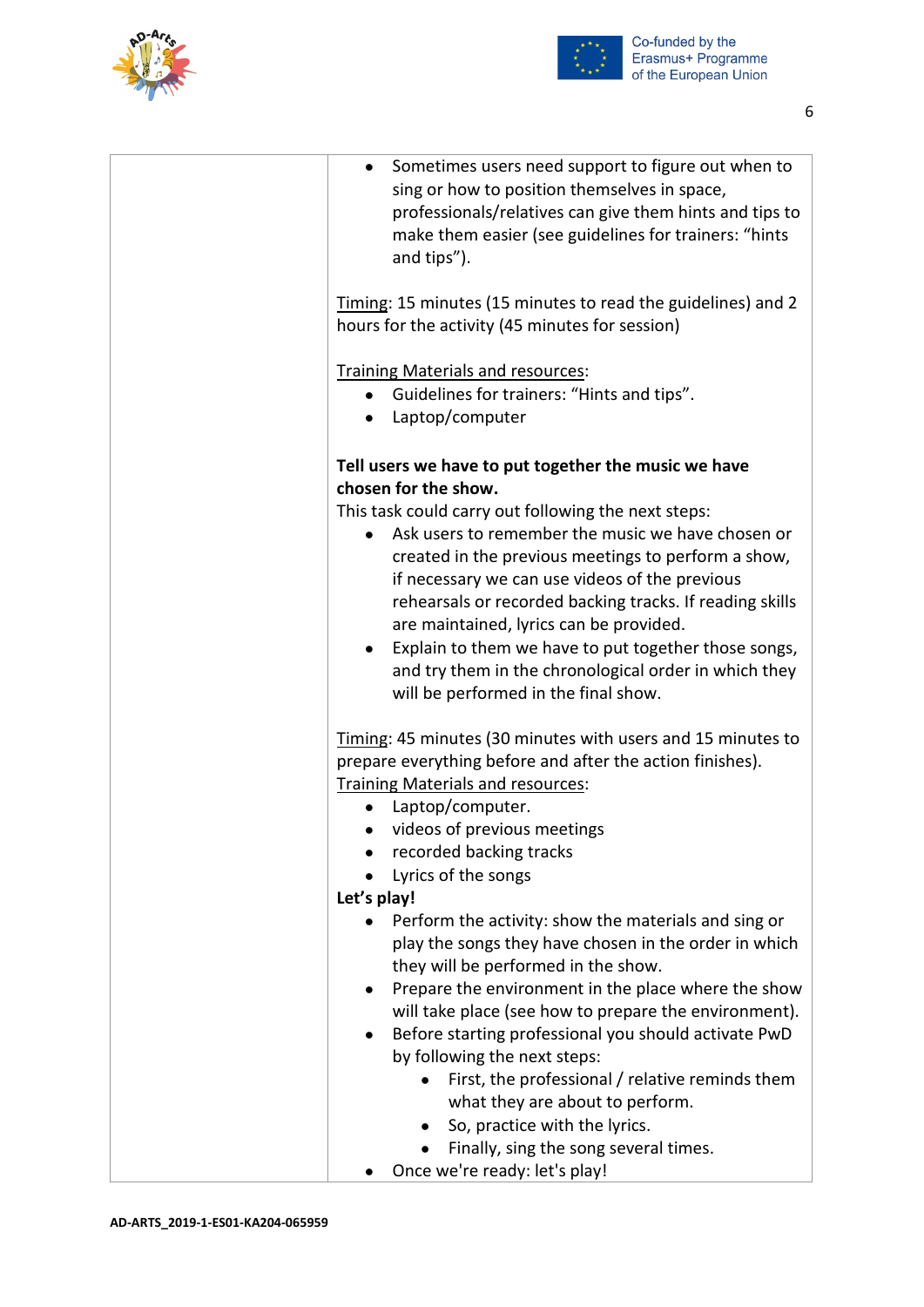![](_page_6_Picture_0.jpeg)

![](_page_6_Picture_1.jpeg)

7

| Timing: 1 hour (45 minutes with users and 15 minutes to<br>prepare everything before and after the action finishes).<br><b>Training Materials and resources:</b><br>Laptop/computer.<br>$\bullet$<br>videos of previous meetings<br>$\bullet$<br>recorded backing tracks<br>$\bullet$<br>Lyrics of the songs in the order they will play in the<br>final show                                          |
|--------------------------------------------------------------------------------------------------------------------------------------------------------------------------------------------------------------------------------------------------------------------------------------------------------------------------------------------------------------------------------------------------------|
| Now tell users we have to put together all the artworks we<br>have prepared previously, and trained them as set in the<br>script.                                                                                                                                                                                                                                                                      |
| This task could carry out following the next steps:<br>Ask users to remember the dance, drama and other<br>artworks we have chosen or created in the previous<br>meetings to perform a show, if necessary we can use<br>videos of the previous rehearsals or show the art<br>materials.                                                                                                                |
| Explain to them we have to put together all the<br>artworks we have prepared: music, dance, drama and<br>arts.<br>Explain to them we have to try all those artworks<br>following the script we have prepared previously.                                                                                                                                                                               |
| Timing: 3 hours (this activity can be divided into three<br>different days, in which the group can carry out meetings<br>lasting one hour each.                                                                                                                                                                                                                                                        |
| <b>Training Materials and resources:</b><br>Laptop/computer/tablet, etc.<br>videos of the previous meetings<br>script<br>Guidelines for trainers: how to prepare the<br>environment.<br>sets, costumes, prepared materials                                                                                                                                                                             |
| Let's play!                                                                                                                                                                                                                                                                                                                                                                                            |
| Perform the activity: show the materials, drama,<br>dance, sing and play the show following the shared<br>script.<br>Prepare the environment in the place where the show<br>$\bullet$<br>will take place (see how to prepare the environment).<br>Before starting professional you should activate PwD<br>$\bullet$<br>by following the next steps:<br>First, the professional / relative reminds them |
| what they are about to perform.                                                                                                                                                                                                                                                                                                                                                                        |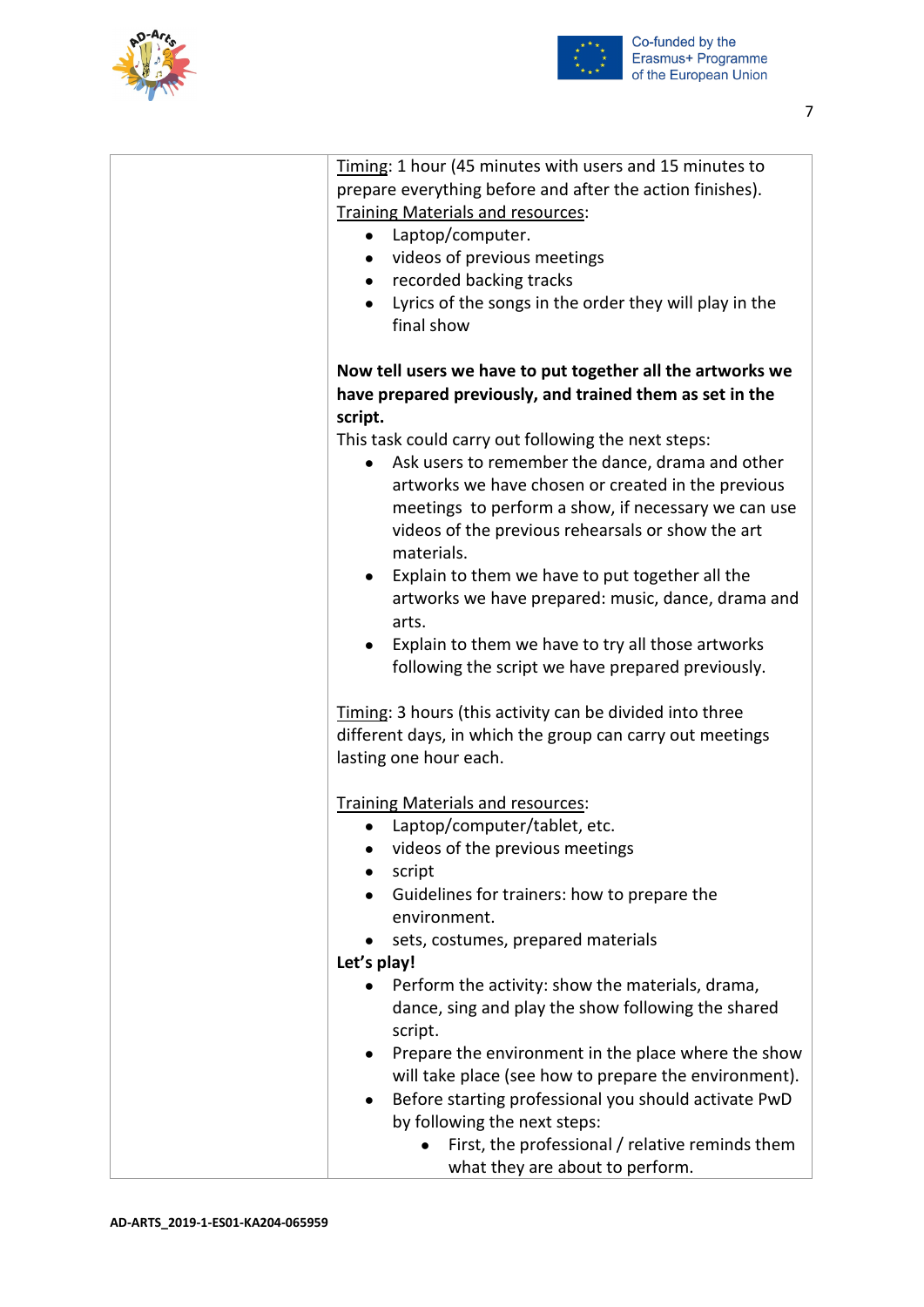![](_page_7_Picture_0.jpeg)

![](_page_7_Picture_1.jpeg)

|                   | So, practice their role.                                                                                                                                                                                                                                                                                                                                   |
|-------------------|------------------------------------------------------------------------------------------------------------------------------------------------------------------------------------------------------------------------------------------------------------------------------------------------------------------------------------------------------------|
|                   | Finally try several times.                                                                                                                                                                                                                                                                                                                                 |
|                   | Once we're ready: let's play!                                                                                                                                                                                                                                                                                                                              |
|                   | Timing: 3 hours (2 hours and 45 minutes with users: this<br>activity can be divided, according to the needs of the group<br>you are working with, in three different days, in which to<br>carry out meetings lasting one hour each or breaks can be<br>inserted every hour; and 15 minutes to prepare everything<br>before and after the action finishes). |
|                   | Training Materials and resources:                                                                                                                                                                                                                                                                                                                          |
|                   | Laptop/computer.<br>$\bullet$                                                                                                                                                                                                                                                                                                                              |
|                   | videos of previous meetings                                                                                                                                                                                                                                                                                                                                |
|                   | Script<br>$\bullet$                                                                                                                                                                                                                                                                                                                                        |
|                   | recorded backing tracks                                                                                                                                                                                                                                                                                                                                    |
|                   | written text of the songs in the order they will play in                                                                                                                                                                                                                                                                                                   |
|                   | the final show                                                                                                                                                                                                                                                                                                                                             |
|                   |                                                                                                                                                                                                                                                                                                                                                            |
| <b>Rehearsals</b> | <b>Explanation (what to do)</b>                                                                                                                                                                                                                                                                                                                            |
|                   | Before starting to work as a professional you should activate<br>PwD by following the next steps:                                                                                                                                                                                                                                                          |
|                   | First, the professional / relative reminds them of the<br>performance of the show and what they are about to<br>perform. To do this you can ask open questions, show<br>objects created for the set, used in previous meetings, and<br>show short videos.                                                                                                  |
|                   | Then, each of the participants practices their role. Each<br>PwAD is supported and helped in this by a family member or<br>professional who helps him to remember what to do in his<br>role, and to manage any difficulties                                                                                                                                |
|                   | Finally, rehearse several times, both at home with the<br>support of video and the script and together in the place<br>where the show will take place. Karaoke apps can be used to<br>rehearse the songs from the show at home, for example:                                                                                                               |
|                   | https://play.google.com/store/apps/details?id=com.smule.si<br>ngandroid&hl=it                                                                                                                                                                                                                                                                              |
|                   | for acting a useful app could be this:                                                                                                                                                                                                                                                                                                                     |
|                   |                                                                                                                                                                                                                                                                                                                                                            |
|                   | https://apps.apple.com/it/app/rehearsal-pro/id1116896197                                                                                                                                                                                                                                                                                                   |